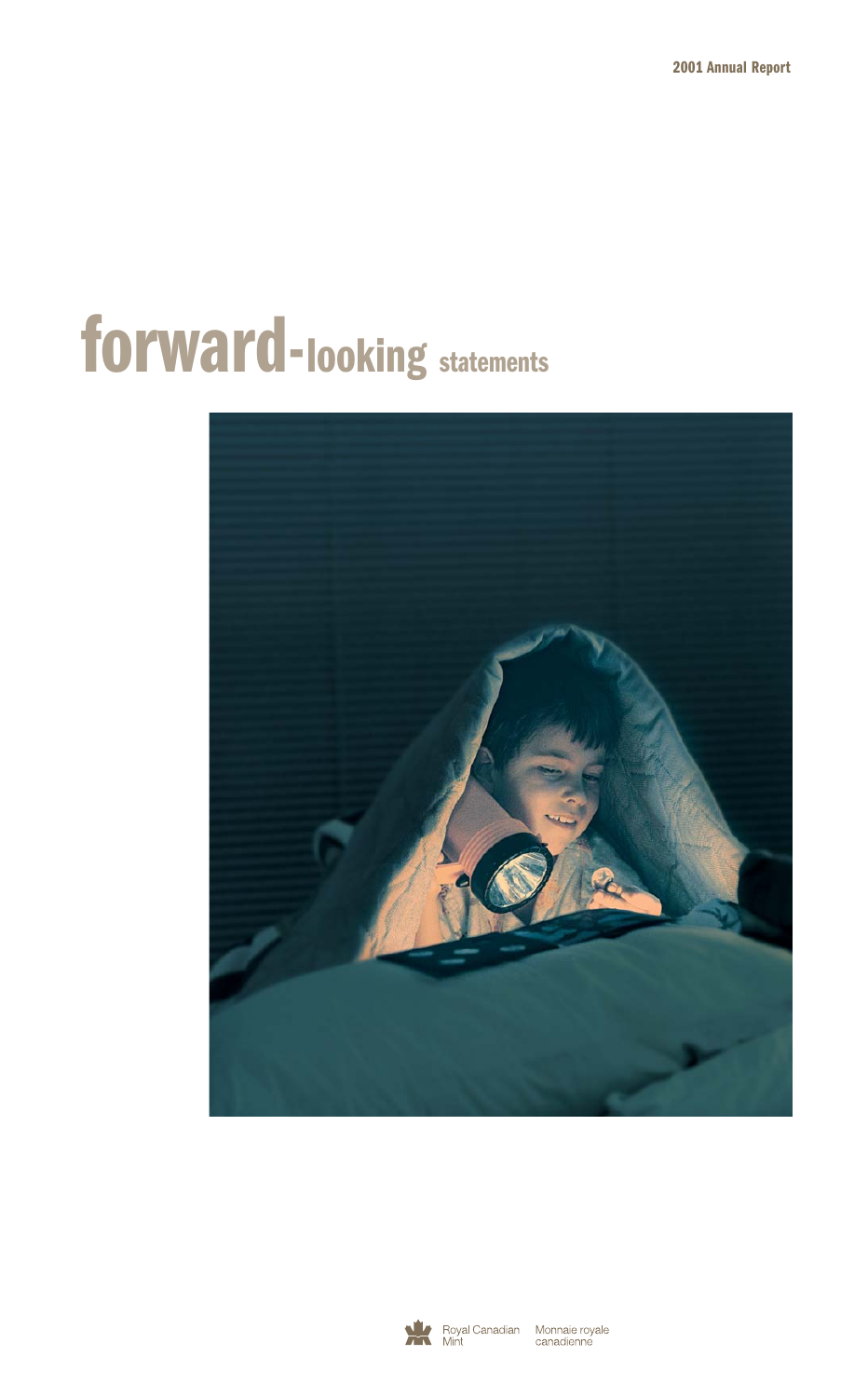# **Table of contents**

| Royal Canadian Mint at-a-glance               | $\overline{2}$ |
|-----------------------------------------------|----------------|
| <b>Message from the Deputy Prime Minister</b> | 4              |
| <b>Message from the Chair</b>                 | 5              |
| <b>Message from the President</b>             | 6              |
| <b>Directors and Officers</b>                 | 14             |
|                                               |                |
| <b>Management's discussion and analysis</b>   | 15             |
| <b>Management and Auditor's reports</b>       | 27             |
| <b>Financial statements</b>                   | 28             |
| <b>Notes to financial statements</b>          | 31             |
| <b>Statistics</b>                             | 36             |

*Head Office, Ottawa* Royal Canadian Mint 320 Sussex Drive Ottawa, Ontario Canada K1A 0G8 (613) 993-3500

*Winnipeg Plant* Royal Canadian Mint 520 Lagimodière Boulevard Winnipeg, Manitoba Canada R2J 3E7 (204) 983-6400

www.mint.ca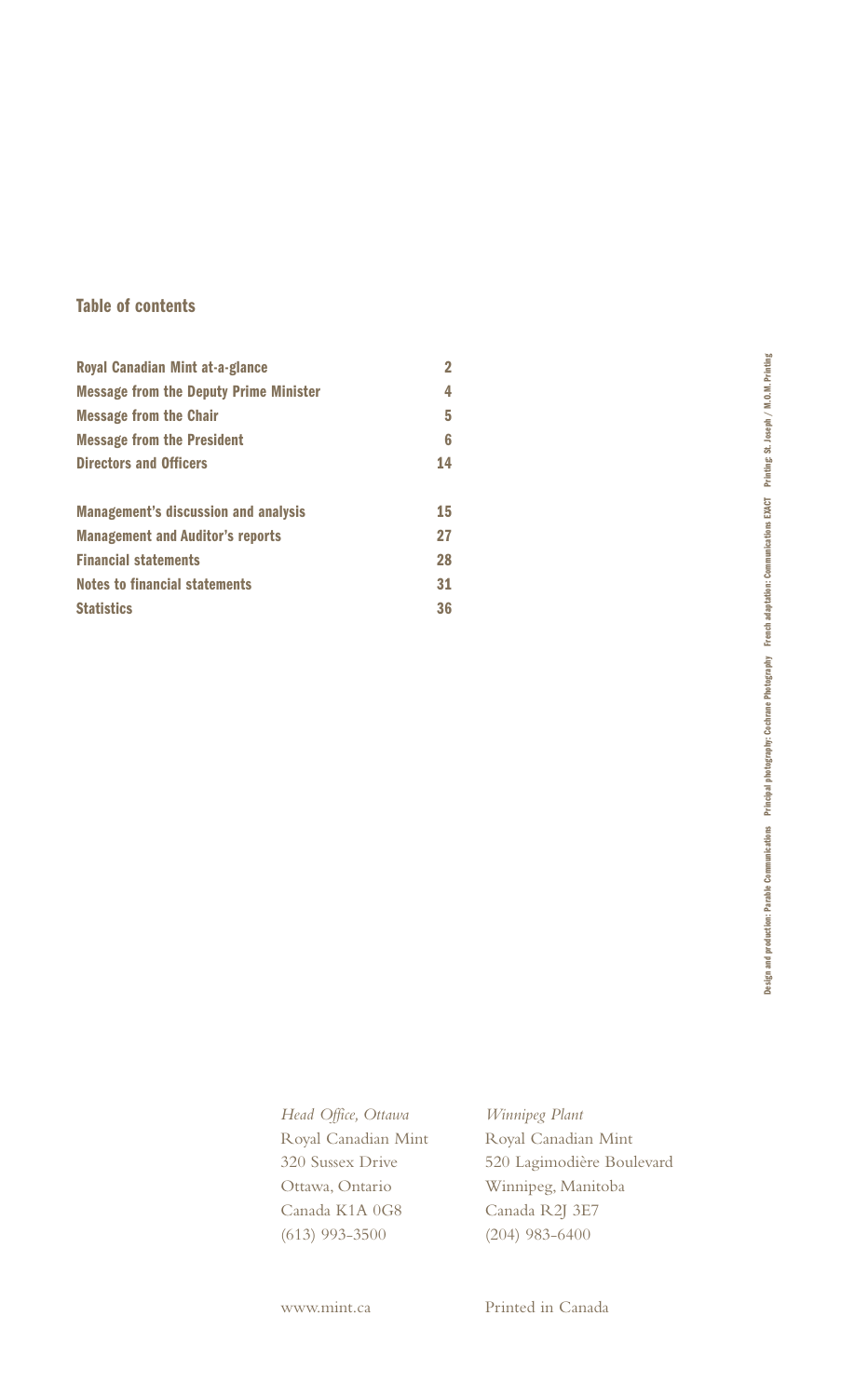# **Financial and operating highlights**

|                                                   | 2001      | 2000    | % change |
|---------------------------------------------------|-----------|---------|----------|
| Key financial highlights (in millions of dollars) |           |         |          |
| Revenue                                           | 245.4     | 302.6   | (18.9)   |
| Income (loss) before income tax                   | (1.9)     | 8.7     |          |
| Net income (loss)                                 | (1.8)     | 5.6     |          |
| Total assets                                      | 157.6     | 182.6   | (13.7)   |
| Capital expenditures                              | 5.1       | 14.0    | (63.6)   |
| Cash flow from operating activities               | 14.3      | 2.2     | 550      |
| <b>Key operating highlights</b>                   |           |         |          |
| Circulation coins produced (in million of pieces) | 2,398.8   | 3,955.5 | (39.4)   |
| Gold bullion sales (in thousands of ounces)       | 188.8     | 125.6   | 50.3     |
| % of contribution margin from new products        | $13\%$    | 24%     |          |
| Number of employees                               | 639       | 698     | (8.5)    |
| Gross profit (in millions of dollars)             | 54.3      | 78.5    | (30.8)   |
| Value-added sales revenue per employee *          | 144       | 146     | (1.4)    |
| Pre-tax return on equity                          | $(2.0\%)$ | 9.3%    |          |
| Debt to equity ratio                              | 0.36:1    | 0.40:1  |          |
| Shareholder's equity (in millions of dollars)     | 94.4      | 96.2    | (1.9)    |
| Total production (millions of pieces)             | 2,406.7   | 3,976.9 | (39.5)   |

\* Revenue minus cost of metal divided by average number of employees (in thousands of dollars).

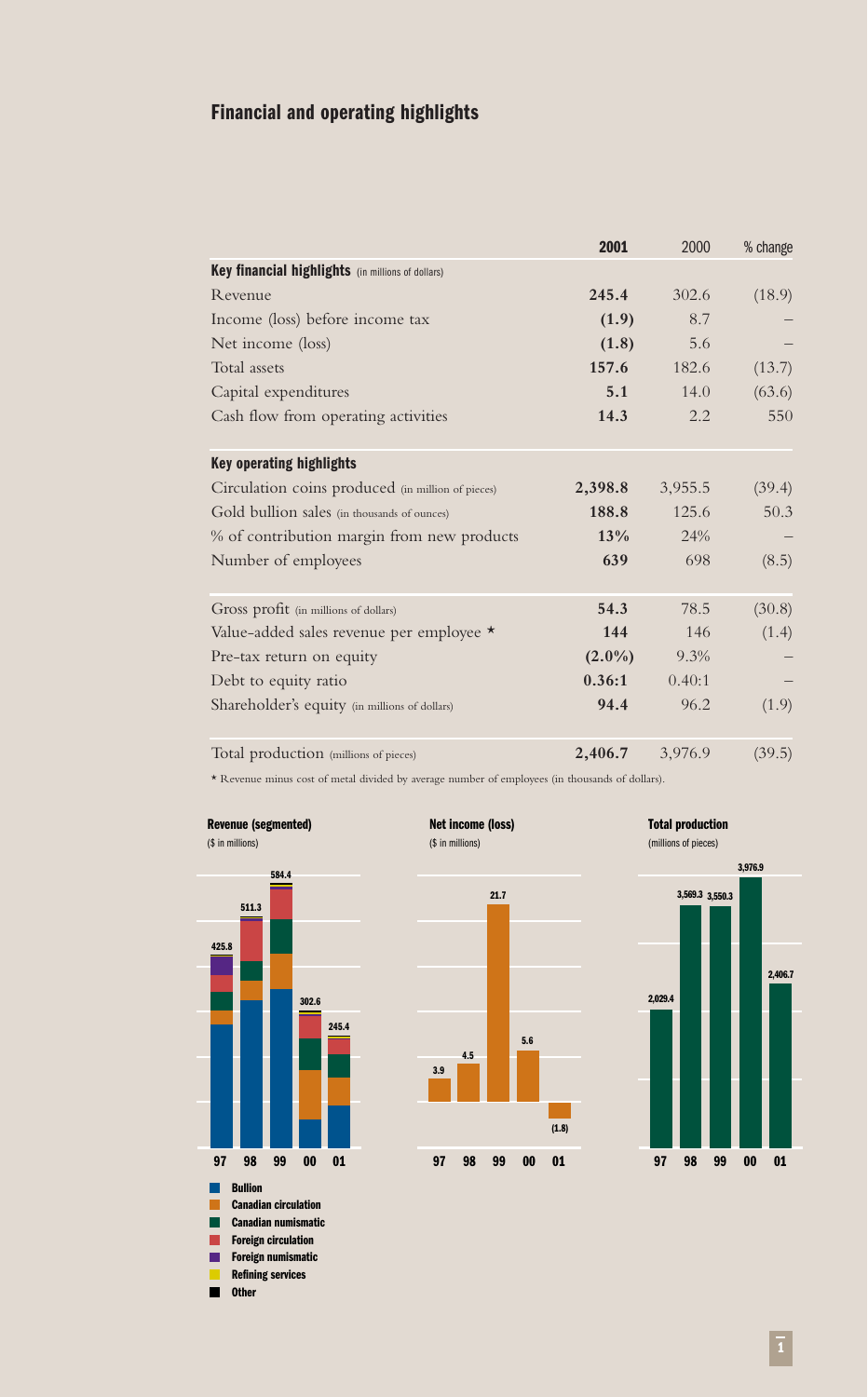#### **Profile/segment description**

#### **2001 Revenue**

The Royal Canadian Mint produces all of the circulation coins used in Canada and manages the supporting distribution systems for the Government of Canada.The Mint is one of the world's foremost producers of circulation, collector and bullion investment coins for the domestic and international marketplace. It is also one of the largest gold refiners in the world.

**Total revenue** (% by segment)



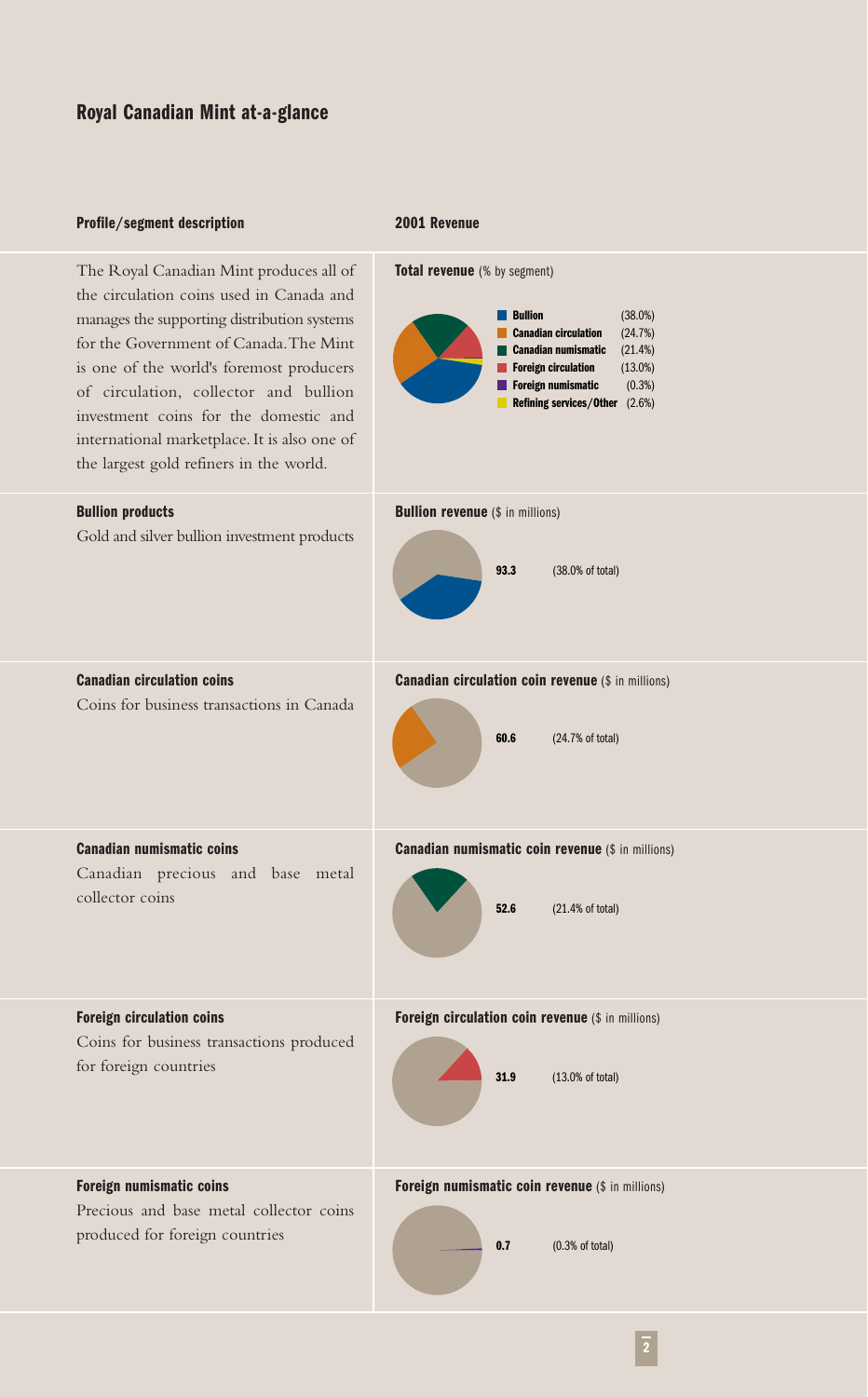## **2001 Key statistics**

# **Segment highlights**

| Revenue by region (\$ in millions)<br>(129.6)<br>Canada<br><b>US</b><br>(54.2)<br>Asia<br>(34.1)<br><b>Latin America</b><br>(3.6)<br><b>Africa</b><br>(11.1)<br>(11.9)<br><b>Europe</b><br><b>Middle East</b><br>(0.9)                 | The manufacturing efficiency and<br>expertise established through lean<br>manufacturing, the development of<br>sophisticated plating technology, and a<br>keen focus on the Mint's core compe-<br>tencies softened the impact of weak<br>demand and intense competition in<br>most of the Mint's markets. |
|----------------------------------------------------------------------------------------------------------------------------------------------------------------------------------------------------------------------------------------|-----------------------------------------------------------------------------------------------------------------------------------------------------------------------------------------------------------------------------------------------------------------------------------------------------------|
| <b>Bullion revenue</b> (% by region)<br><b>Canada</b><br>(23.6%)<br><b>US</b><br>(49.4%)<br>Asia<br>$(19.0\%)$<br><b>Other</b><br>$(8.0\%)$                                                                                            | Bullion sales were robust throughout 2001,<br>surging briefly after the September 11<br>attack on New York. The average gold<br>price remained stable.                                                                                                                                                    |
| <b>Canadian circulation coins (millions of pieces)</b><br>$\vert$ 1 cent<br>(928.4)<br>5 cent<br>(168.9)<br>10 cent<br>(272.5)<br>25 cent<br>(62.2)<br>50 cent<br>(0.4)<br>$\blacksquare$ \$1<br>(0.0)<br>$\blacksquare$ \$2<br>(12.0) | The new plating facility in Winnipeg<br>allowed the Mint to achieve the annual<br>savings target of \$10 million.                                                                                                                                                                                         |
| <b>Canadian numismatic coin revenue (\$ in millions)</b><br>Canada<br>(73.2%)<br><b>US</b><br>(11.9%)<br><b>Europe</b><br>(14.2%)<br><b>Other</b><br>(0.7%)                                                                            | Although total revenue declined with the<br>conclusion of the Millennium program in<br>2000, sales of non-Millennium numismatic<br>coins increased 13.6%.                                                                                                                                                 |
| Foreign circulation coin revenue (% by region)<br><b>US</b><br>(2.5)<br>(39.3)<br>Asia<br><b>Latin America</b><br>(20.2)<br>Africa<br>(35.0)<br><b>Middle East</b><br>(3.0)                                                            | Despite intense competition created by<br>excess global minting capacity, the Mint<br>secured over 60% of the foreign tenders<br>on which it bid.                                                                                                                                                         |
| Foreign numismatic coin revenue (% by region)<br>US<br>(34.7%)<br>Asia<br>(41.6%)<br>Africa<br>(11.6%)<br><b>Others</b><br>(12.1%)                                                                                                     | In 2001, sales of foreign numismatic<br>products were spread among a few small<br>contracts.                                                                                                                                                                                                              |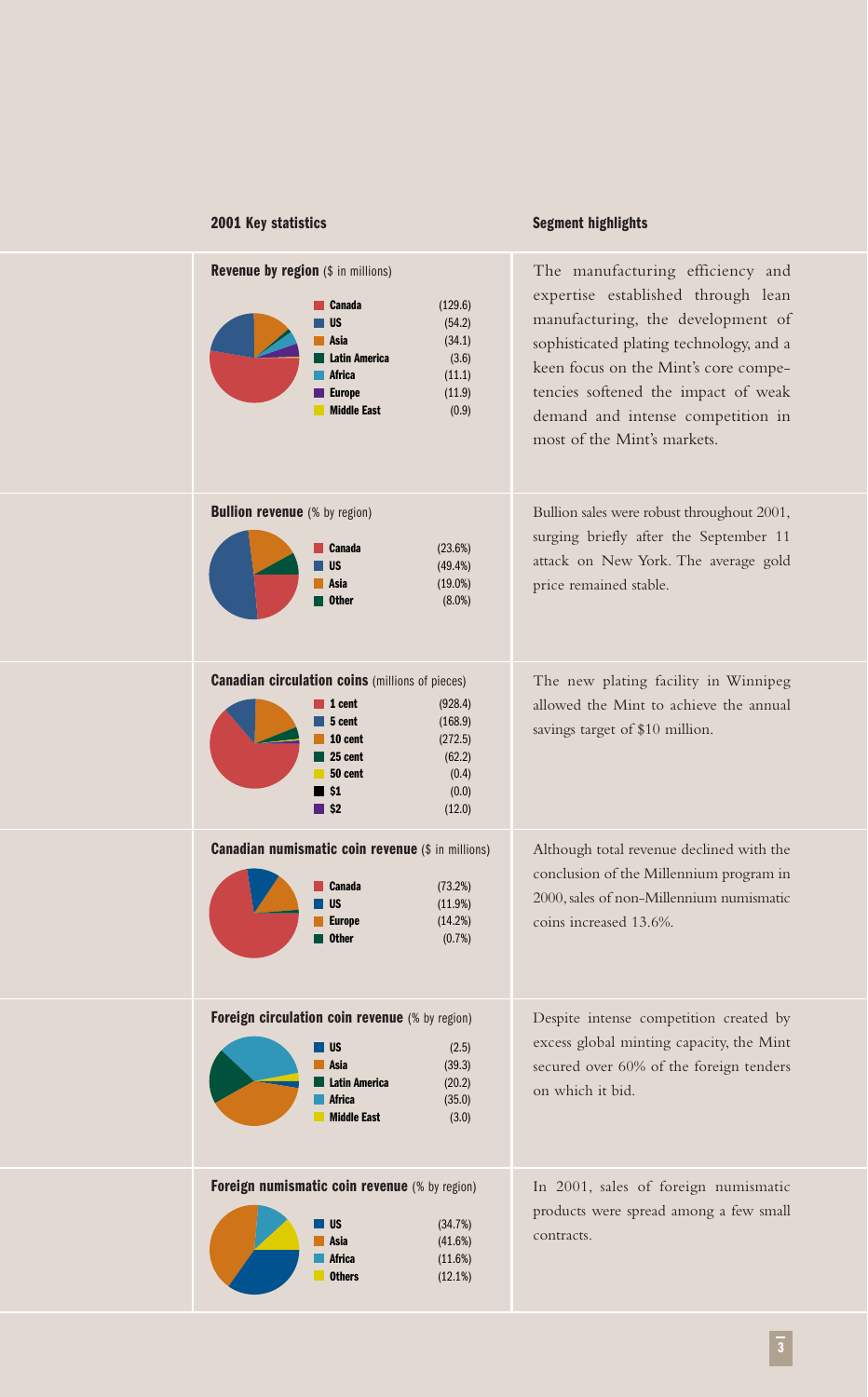## **Message from the Deputy Prime Minister**



I am pleased to present the 2001 Annual Report of the Royal Canadian Mint. The Mint stands as an evocative and historic Canadian institution, but also one of the nation's most innovative Crown Corporations—one with a keen strategic vision and sharp business focus.

The Mint presents today a vision of global leadership in minting, anchored in innovation, quality and, of course, people. Its core

values—trust, respect, ingenuity and participation—guide its pursuit of new international business opportunities and the commitment that it demonstrates in fulfilling its national mandate as Canada's producer and manager of circulation coinage.

Canadians perhaps most identify with the Mint as the guardian of popular symbols of Canada, drawn from our natural heritage, our culture and traditions.Through its coin releases, this Crown Corporation continues to champion the spirit and history of our country, instilling a sense of pride in all Canadians. In this way, the Mint's 2001 coin program commemorating The United Nations International year of Volunteers, highlighted the immeasurable contribution of volunteers in Canada, from coast to coast, to coast. And no Canadian will ever forget the now famous 'Loonie' coin embedded beneath the ice on which both the men's and women's hockey teams took home the gold medal at the Salt Lake City Olympics!

As a national institution, as a Canadian cultural landmark and as an innovative, global enterprise, the Royal Canadian Mint continues to leave an important imprint for all Canadians.

Yours very truly,

 $121122$ 

The Honourable John Manley *Deputy Prime Minister Minister responsible for Infrastructure and Crown Corporations*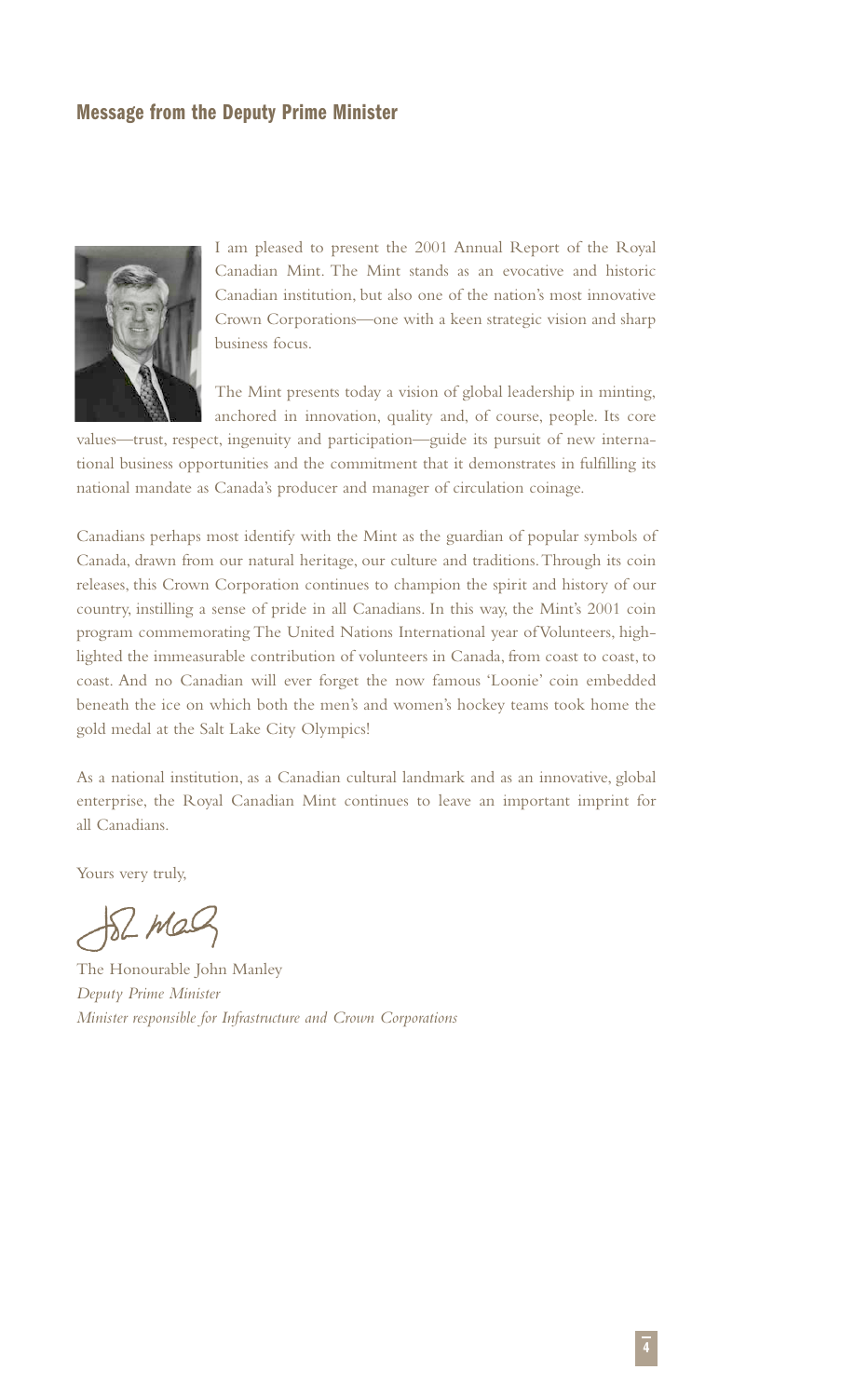## **Message from the Chair**

Despite a difficult 2001, the Royal Canadian Mint has maintained its resilience and demonstrated the merits of many of the strategies implemented over the past few years. Going forward, we will continue to leverage those strategic accomplishments and remain diligently focused on sustaining our position as a world leader in minting, and on reinforcing the strong Mint reputation we have worked so hard to establish over the past few years.

In 2001, the Board continued to improve its capacity for making rapid strategic decisions and to promote greater collaboration among members.The Board measured its own performance in several areas such as leadership, strategic direction, stewardship and risk management.

The Board reviewed the skills profile for new members and informed the Minister and the Privy Council Office of the skills required for upcoming vacancies.The Board was actively involved, and successful, in the process of reappointing the President.

Throughout the year, the Board through its Audit Committee continued to follow a number of best practices. In particular, it reviewed the annual financial reports; established the annual and five-year internal audit programs; and reviewed the terms of the reference for the audit assignments and tracked the implementation of all internal audit recommendations.



In addition, the Board monitored major initiatives such as the Enterprise Resource Planning system and the development of quality systems procedures that led to the accreditation of the Mint by the International Organization for Standardization.

I wish to thank two members who departed our Board in 2001, Charles F.M. Ross and Diane Marleau, for their dedication of time and expertise, and to welcome two new members, Louis Proulx and Hilary Goldenberg.We look forward to their valuable input.As part of their orientation and continuing education program, newly appointed Directors received a comprehensive briefing on governance and Mint business issues.

The leadership of both the Board and the executive will indeed be critical in 2002, as will the contributions of each and every member of the organization. I have full faith in the calibre of our people and in their ability and commitment to work hard and achieve our goals.

In difficult times, true leaders adapt and emerge stronger. I have every confidence that the team that tackled the challenges of 2001 is stronger now than ever, and well positioned to embrace the new year with creativity and enthusiasm.

Hrr  $\sim$  a Emmanuel Triassi

Chairperson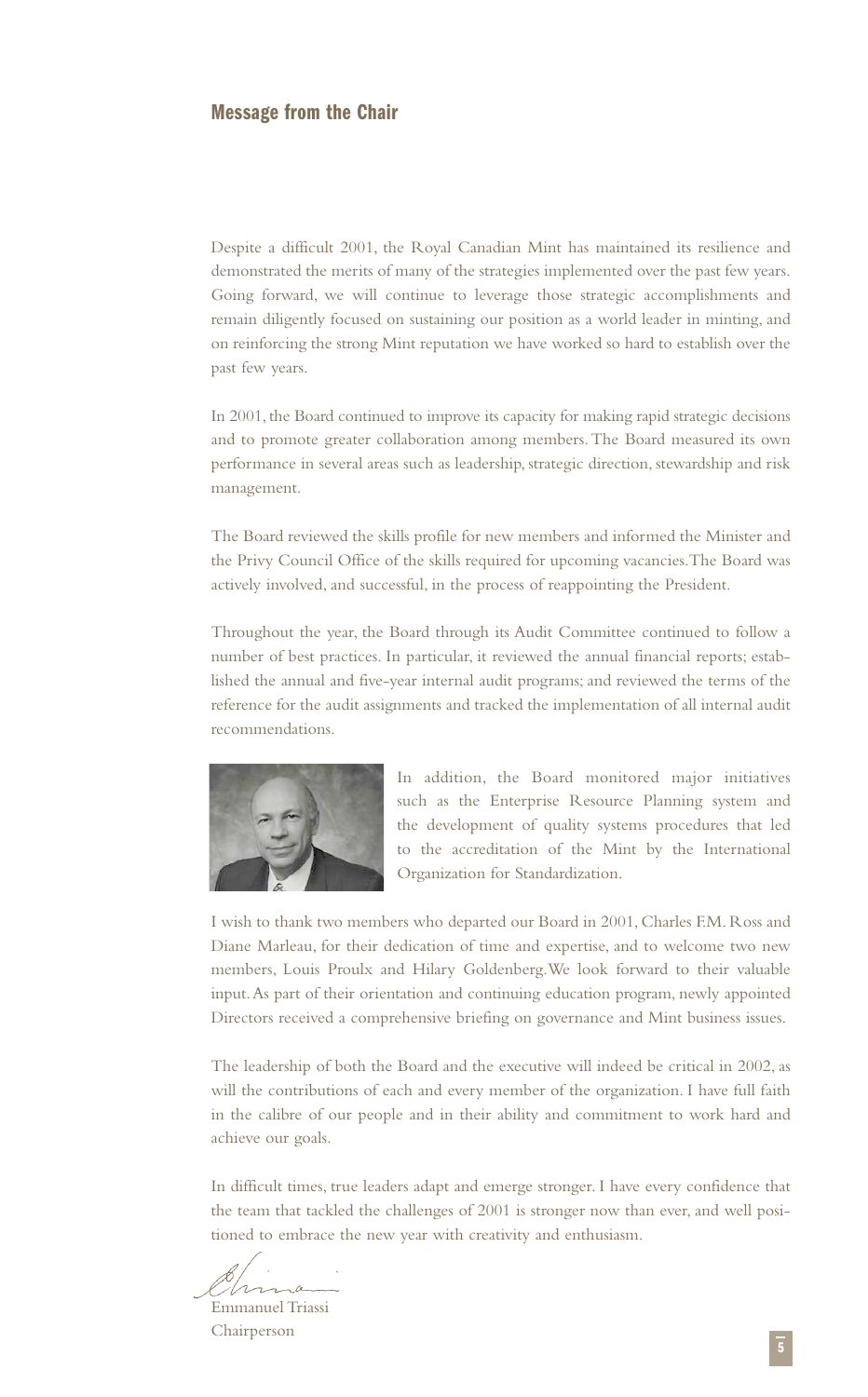## **Message from the President**

#### **A global phenomenon**

2001 was as challenging a year for the Royal Canadian Mint as it was for private citizens, organizations, and countries around the world.

For the Mint, the severe economic downturn hit hardest in our foreign circulation business.With the slowed economy came a decreased demand for coinage.As a result, the number of contracts tendered fell by 39 percent.

Though we could not control market forces, we were able to refocus our efforts and improve our competitive success rate. The Mint was able to secure a substantial proportion of the business available, achieving a bid success rate of just over 60 percent. Nonetheless, we found ourselves in a difficult position, given that foreign circulation coin contracts brought \$32 million in revenue, down from \$50 million in 2000.

The impact on worldwide numismatic business was significant as well. However, with a thorough review of our approach and a tactical shift in our marketing and sales efforts, we were able to achieve a 13.6 percent increase in revenue from non-millennium Canadian numismatic coins.

Global gold sales did not increase at the aggressive rates at which they historically have during uncertain times. Nonetheless, our bullion revenue grew by \$30 million.

Our refinery revenue grew by \$1 million, continuing to be a stable contributor to the Mint while offering strong functional support for Mint operations.

#### **Managing uncertainty**

In response to an unstable economic environment, in 2001 we managed Mint operations in a lean manner.We better integrated the efforts of marketing, sales and communications. We leveraged the flexibility of our core group of employees and our temporary staff, adjusting workforce levels as demanded by production requirements.We revamped our entire web infrastructure to ensure an optimal shopping experience for our customers. In addition, we successfully negotiated a three-year collective agreement with the Amalgamated Transit Union, which represents some 25 employees of the Protective Services group at the Ottawa facility.

#### **Celebrating the Canadian spirit**

As in every year, in 2001 we continued to embrace our public policy role, to identify themes and opportunities for coin programs that reflect Canadian pride and values and appeal to the broader international community. We celebrated the 100<sup>th</sup> anniversary of the first transatlantic wireless transmission by Guglielmo Marconi with two commemorative bimetallic coins. Produced in partnership with the British Royal Mint, the set captures the radio waves sent from Poldhu near Cornwall in England to St. John's, Newfoundland.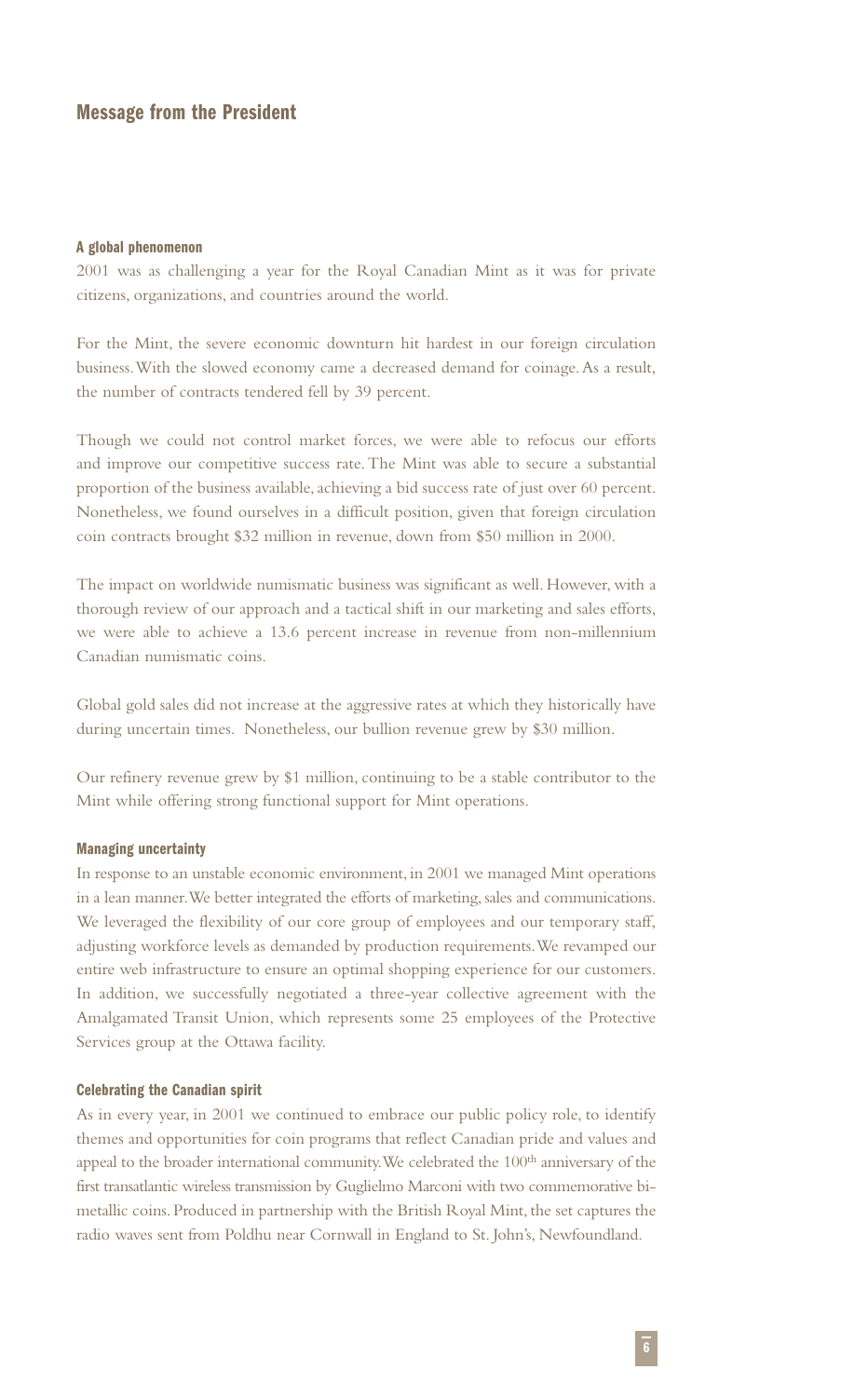

I was particularly proud of our International Year of the Volunteer program, which featured a 10-cent circulation coin. As part of the campaign, the Mint was honoured to present U.N. Secretary General Kofi Annan with the gift of a bronze sculpture created by a member of the Mint team. Not only did that coin program allow Canadians to celebrate their community involvement and earn international attention for Canada, it generated significant seigniorage for the Government of Canada.

## **Generating seigniorage**

As part of our national responsibility for producing Canadian coinage and efficiently managing coin distribution, the Government of Canada receives the difference between the face value of coins and the costs of production and distribution called seigniorage. In the last 15 years, the Government has received more than \$1.5 billion in seigniorage.

#### **Forward-looking**

Going forward, we will continue to manage uncertainty closely. We will watch the markets closely and continue to adjust to economic fluctuations.We will capitalize on the sound strategies implemented over the past few years, and take advantage of new opportunities to diversify. We will leverage the lean manufacturing processes at both of our manufacturing plants and capitalize on the cost-effective plating process available at the Winnipeg facility as the international demand for less expensive coin materials increases.

2002 will be a period of continuous reassessment, and I am optimistic that, as the economy recovers, the Royal Canadian Mint will emerge as a stronger, more adaptable enterprise.

Lamille with the

Danielle V.Wetherup *President and Master of the Mint*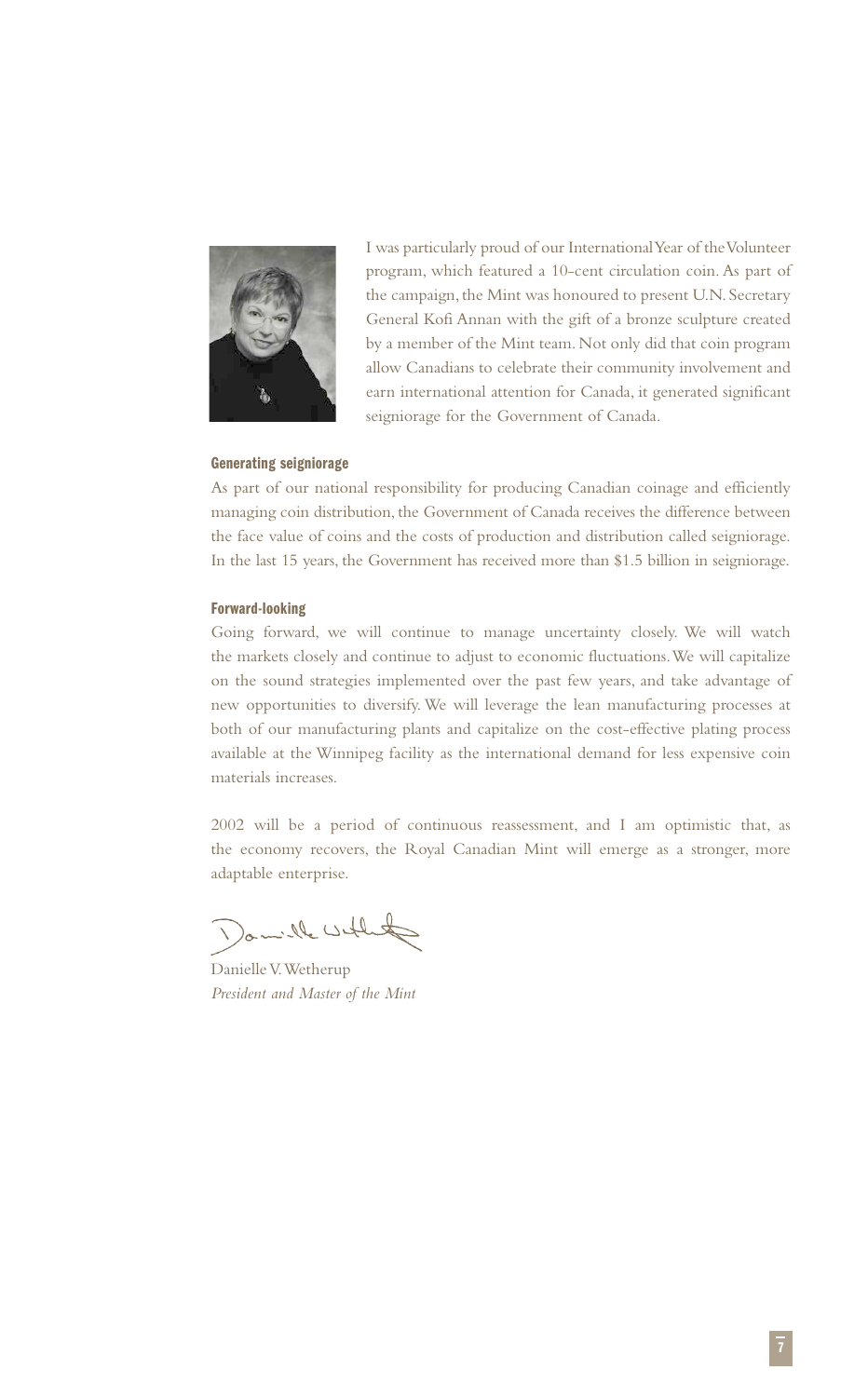

**markets can falter.** Instantly, the economy can begin a downward slide.This was certainly the case in 2001. No organization in the world was untouched. And yet, by maintaining a deliberately diverse product line, the Royal Canadian Mint emerged resilient. Despite a dramatic drop-off in foreign circulation business associated with reduced international demand for currency and a related reduction in foreign numismatic sales, the Mint achieved revenue of \$245 million.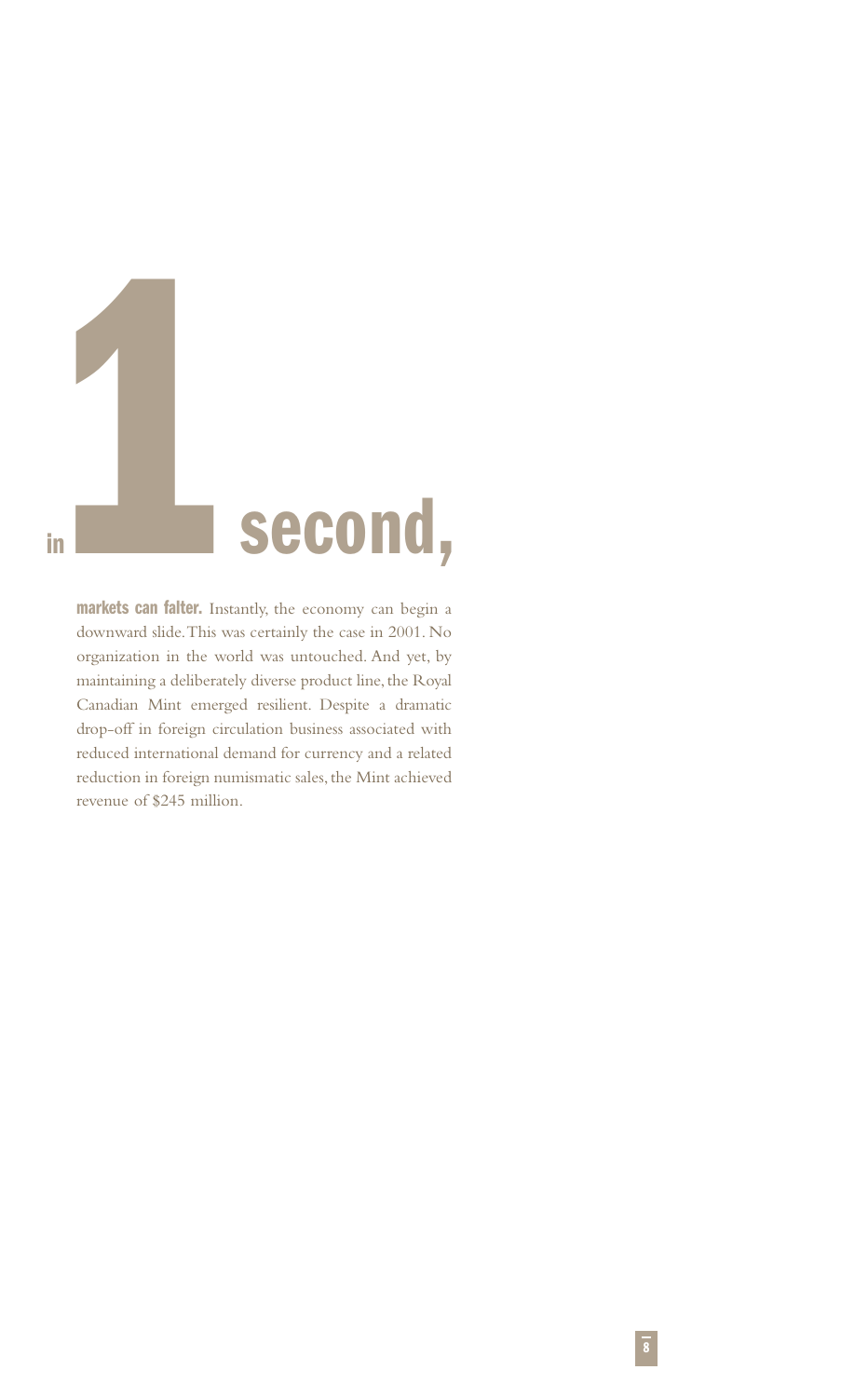

### **Product diversity will ensure the Mint's resilience against single-market volatility.**

The Royal Canadian Mint has one of the most diversified product bases of any mint in the world. Last year, this protected the organization against a severe impact from the economic downturn. While foreign circulation revenue fell from \$50 million to \$32 million year over year and foreign numismatic revenue from \$5 million to \$1 million, revenue from the refinery business grew by \$1 million, gold bullion by \$30 million, and non-millennium Canadian numismatic revenue by \$6 million.

Despite lower revenue in foreign circulation, the Mint did manage to secure a majority of the contracts available in the marketplace, winning more than 60 percent of all bids submitted. Strong established relationships with customers around the world, and cost-delivery competitiveness were key contributors.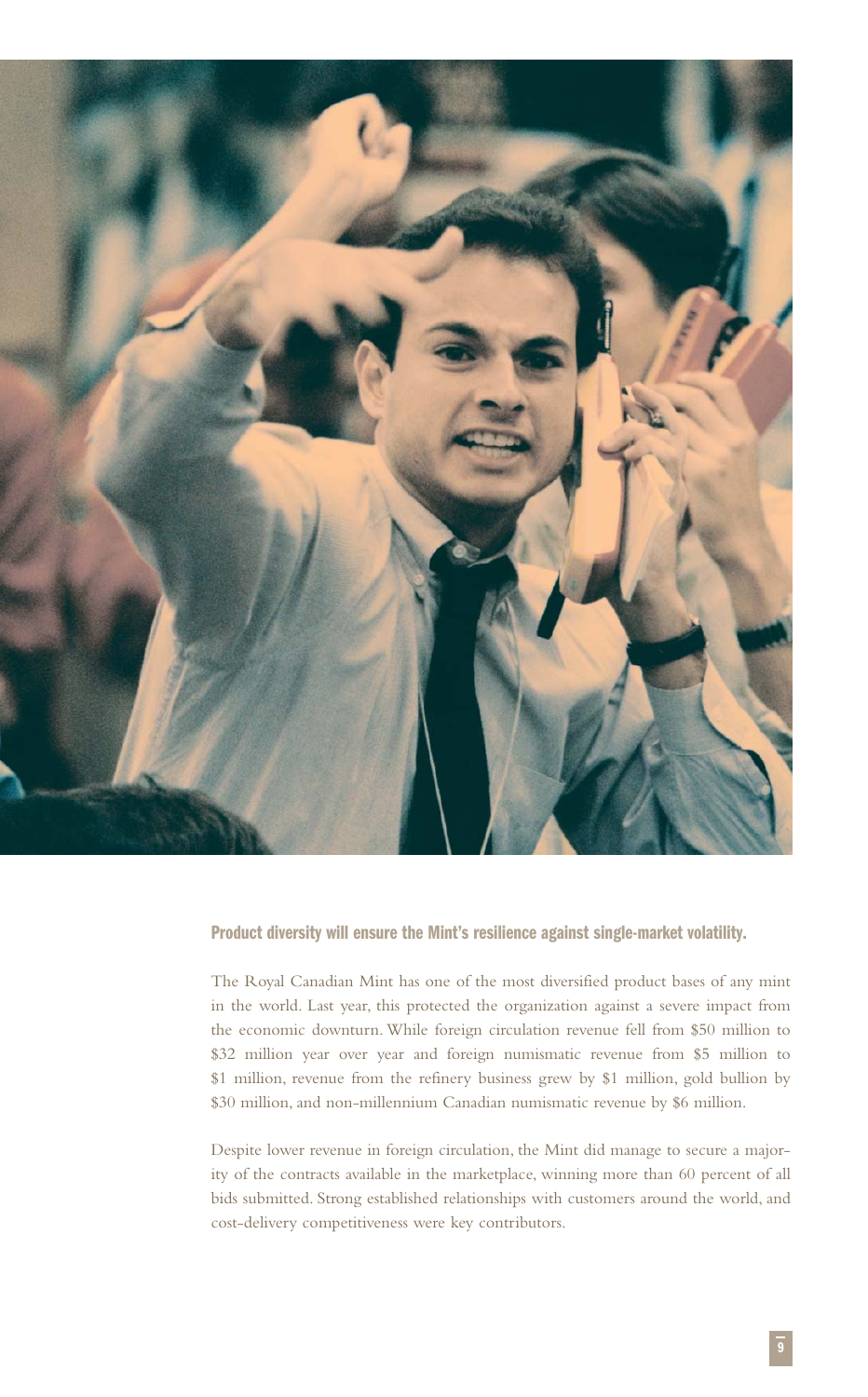

# **a product's global performance can be assessed.** A new reporting function of the Mint's enterprise resource planning (ERP) system provides the Marketing and Sales team, specifically its newly created sales analysis group, with instant access to profitability figures by product, by distributor, by geographic region. This capability enables more informed decision-making based on in-depth, accurate and timely data.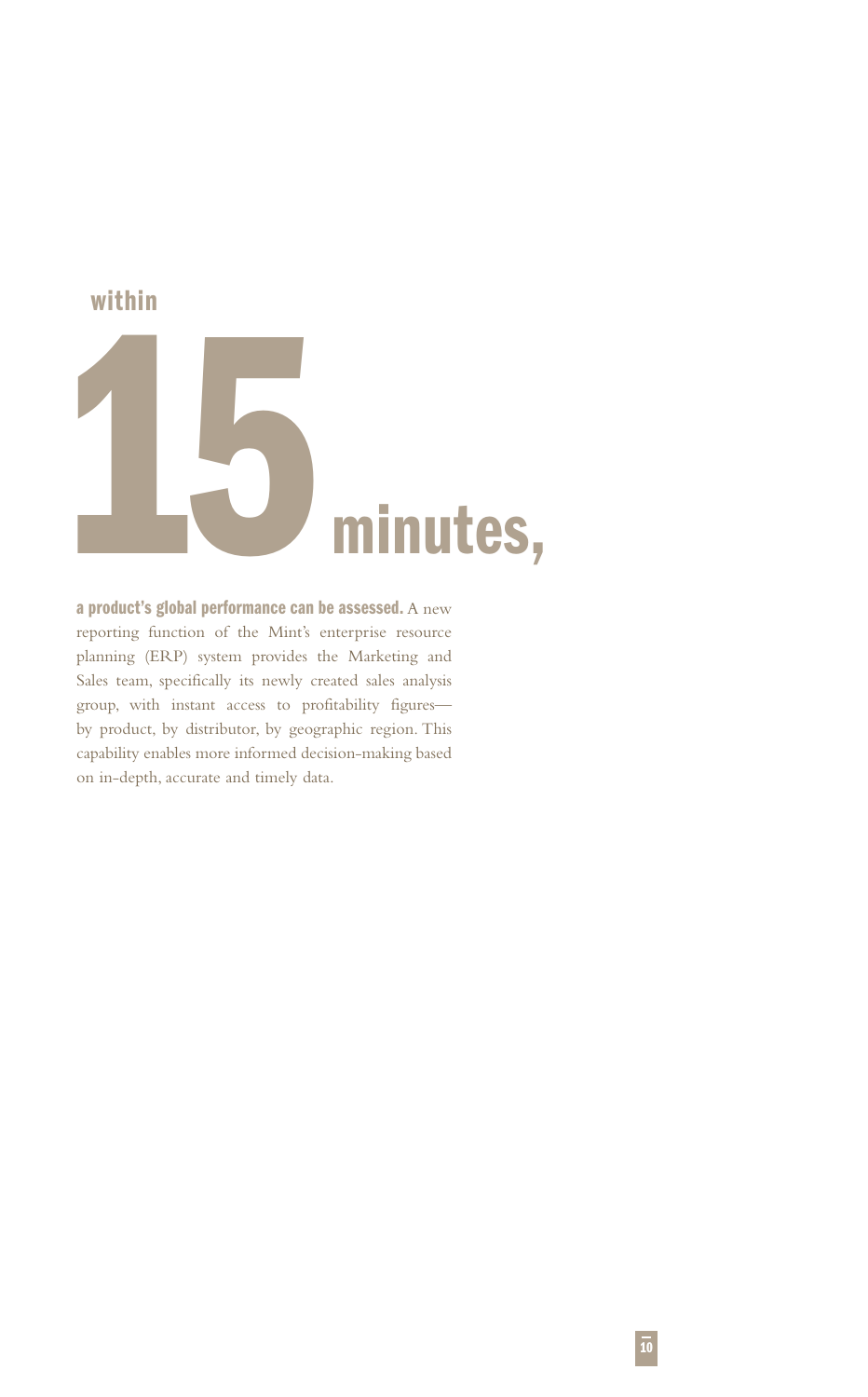

Jean-Pierre Tremblay,VP Marketing and Sales, with Azfar Ali Khan and Bruce Conger

**New sales reporting capabilities, combined with refined marketing strategies, will keep the Mint acutely attuned to product performance.**

Implemented in the fall of 2001, data mart statistical reporting was critical to the Mint's achievement of numismatic sales levels in the last quarter of the year. Concurrently, the Mint undertook a comprehensive product rationalization exercise to streamline the product suite, build brand equity, refocus on niche markets, and return to offering a superior value proposition through products such as holographic and coloured coins, from which higher margins can be realized.

Extensive market research motivated the creation of a new junior line targeted at the youth market. Further analysis is underway to guide the development of a gift line, tentatively planned for release in 2002. Along with the rest of the product suite, these products will be marketed heavily through the Mint website, where sales have quadrupled in the past three years.They will also be sold at Mint community kiosks in Canadian urban centres.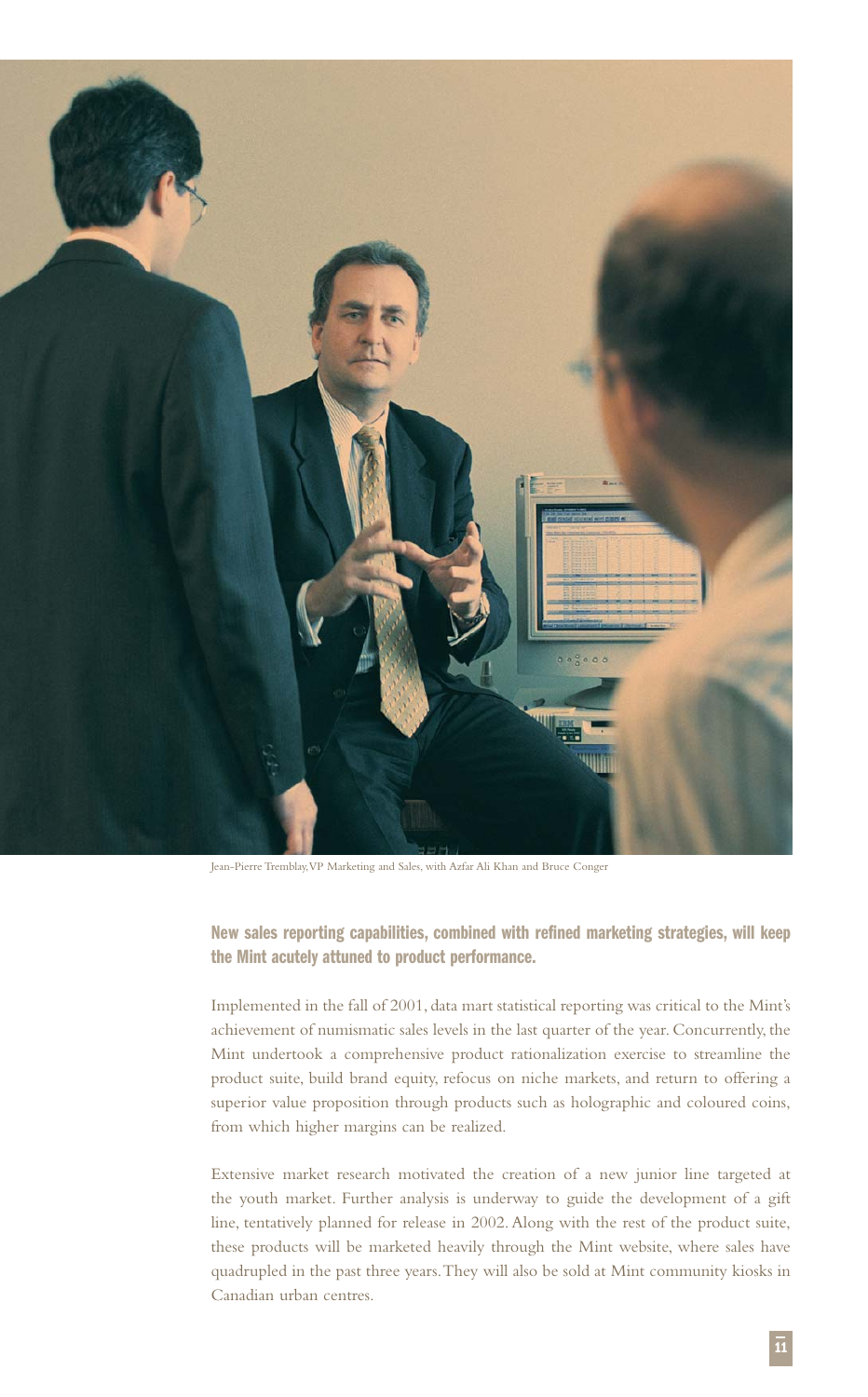

**this will be a loyal Mint customer.** While managing a challenging economic climate in the short-term, the Royal Canadian Mint continues to look ahead, implementing long-term strategies that will support the organization for decades. In 2001, the Mint continued to cultivate the youth market with an expanded line of junior products.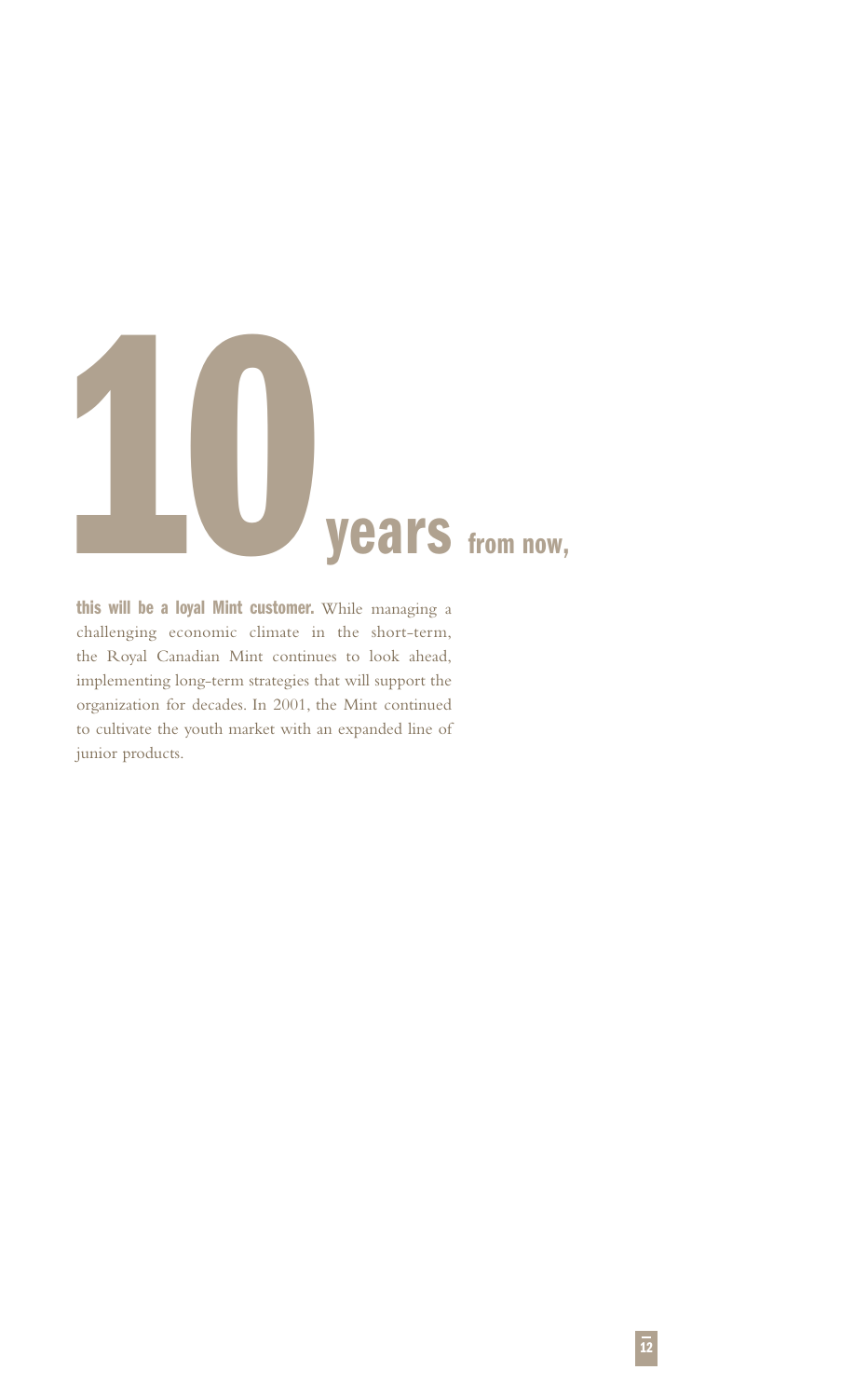

**By appealing to youth with innovative, targeted products, the Mint will sustain its long-term viability.**

Last year, the Mint extended its reach to young Canadians, intensifying its efforts to create a new generation of coin collectors by appealing to them with novel products. Offerings such as the Tiny Treasures Teddy Bear Gift Set performed well, and the ReelCoinz™ series led the way in youth market sales with over 110,000 units sold. This unique collection of medallion sets, accompanied by colourful sticker booklets, featured enchanting characters from blockbuster children's films.